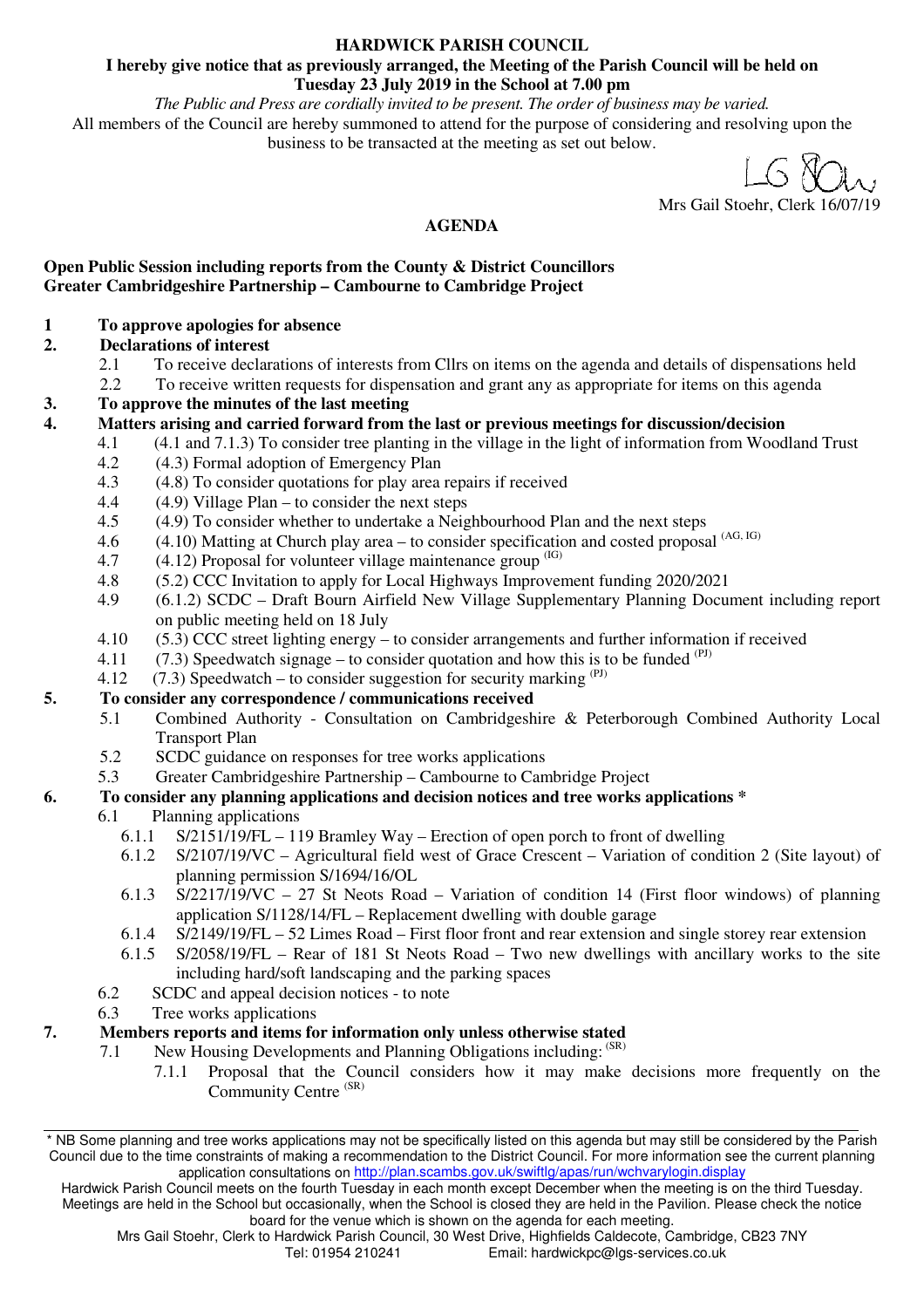- 7.1.2 Proposal for the appointment of the VAT advisor (SR)
- 7.1.3 Proposal that a planning application is submitted for the complete Community Centre and the Parish Council to agree the cost of the application and its submission<sup>(SR)</sup>
- 7.1.4 Proposal that the Parish Council appoints CJ Surveys to undertake a topographical survey <sup>(SR)</sup>
- 7.2 Speedwatch report (PJ)

#### **8. Finance, risk assessment and procedural matters**

- 8.1 To consider any quotes for urgent work required because of risk and the Clerk's use of delegated powers
- 8.2 To receive play areas and skate park inspection reports and consider if any work is required<br>8.3 To receive the financial report and approve the payment of bills
- To receive the financial report and approve the payment of bills

#### **9. Closure of meeting and items for the next agenda**

\* NB Some planning and tree works applications may not be specifically listed on this agenda but may still be considered by the Parish Council due to the time constraints of making a recommendation to the District Council. For more information see the current planning application consultations on http://plan.scambs.gov.uk/swiftlg/apas/run/wchvarylogin.display

Hardwick Parish Council meets on the fourth Tuesday in each month except December when the meeting is on the third Tuesday. Meetings are held in the School but occasionally, when the School is closed they are held in the Pavilion. Please check the notice board for the venue which is shown on the agenda for each meeting.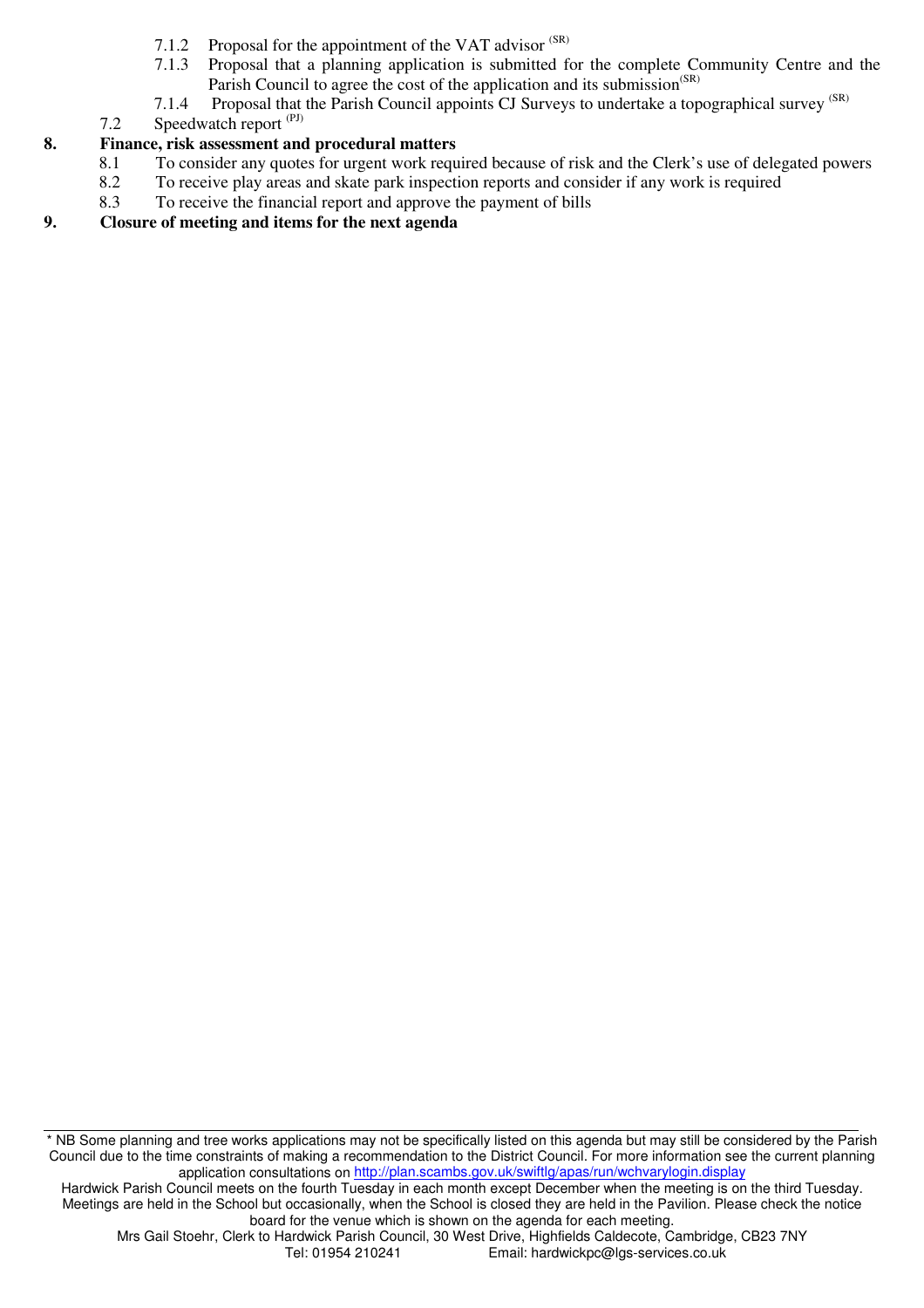#### **Open Public Session including reports from the County & District Councillors**

- 1. Apologies for absence to be reported at the meeting.
- 2. Declarations of interests members should declare their interests state why they have an interest, the type of interest held and if they have a dispensation state this and the extent of their dispensation i.e. to either speak or speak and vote.
- 3. To approve the minutes of the last meeting on 25 June 2019 (attached)
- 4. Matters arising and carried forward from the last or a previous meeting for discussion/decision
- 4.1 (4.1 and 7.1.3) To consider tree planting in the village in the light of information from Woodland Trust
- 4.2 (4.3) Formal adoption of Emergency Plan The draft plan has been previously emailed to members. It is intended for publication following adoption.
- 4.3 (4.8) To consider quotations for play area repairs if received The quote will be brought to the meeting. Kompan have said "the hole on the report is designed as a drain hole. You do not need to plug the hole, there is not a safety issue" Cllr Wellbelove to report on projecting seat bolts (Egremont Road) and uneven concrete (Skate park)
- 4.4  $(4.9)$  Village Plan to consider the next steps Deferred at the last meeting.
- 4.5 (4.9) To consider whether to undertake a Neighbourhood Plan and the next steps Deferred at the last meeting.
- 4.6  $(4.10)$  Matting at Church play area to consider specification and costed proposal  $(AG, IG)$ Cllrs Gill and Giddings to report.
- 4.7  $(4.12)$  Proposal for volunteer village maintenance group  $(B)$ Proposed at the last meeting – to consider status and operation of group
- 4.8 (5.2) CCC Invitation to apply for Local Highways Improvement funding 2020/2021 Deferred at the last meeting for consideration in the light of Village Plan priorities.
- 4.9 (6.1.2) SCDC Draft Bourn Airfield New Village Supplementary Planning Document including report on public meeting held on 18 July
- 4.10 (5.3) CCC street lighting energy to consider arrangements and further information if received Quotations are being obtained and will be brought to the meeting if received.
- 4.11 (7.3) Speedwatch signage to consider quotation and how this is to be funded  $^{(PI)}$ Cllr Joslin to report.
- 4.12 (7.3) Speedwatch to consider suggestion for security marking  $(PJ)$ Cllr Joslin to report.

Other for information

- (4.2) CCTV information from Orchard Park is awaited
- (7.1.1) Hardwick Community Centre Working Group Proposal that Hardwick Parish Council resolve to approach the Public Works Loan Board for an interest only loan of £424,000 commencing on or around July 2020 repayable on or around 2023

 The following information was conveyed to Alan West of HCCWG prior to his meeting with the architect:

"PWLB Have confirmed that

" the PWLB does not offer the option of a maturity loan to parish councils due to the nature of the repayment at the end of the loan term. The two options available to parish councils are EIP or Annuity loans.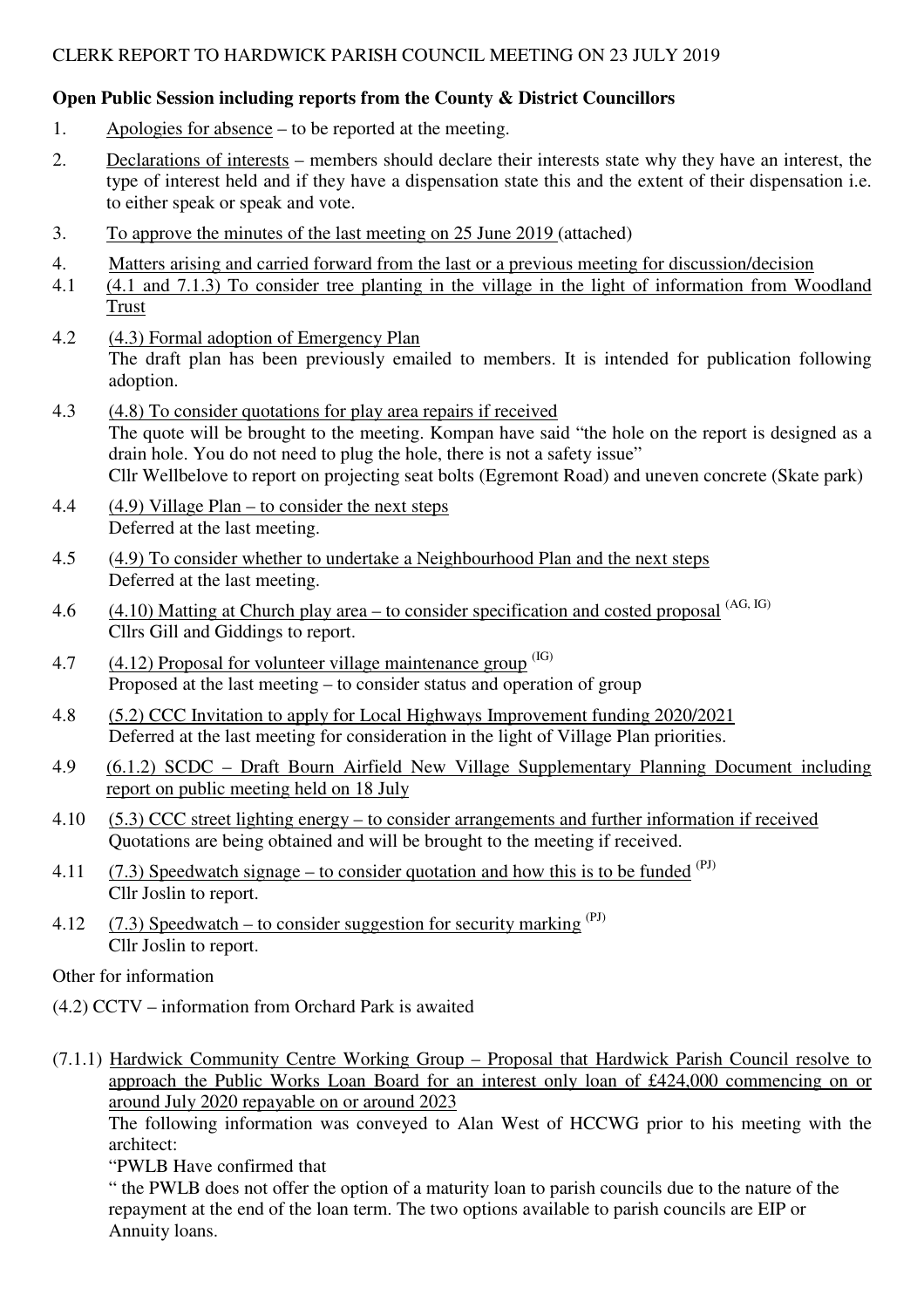Our website has an estimated repayment costs calculator which you may find useful, it sets out the repayments based on the loan amount for both EIP and Annuity loans. https://www.dmo.gov.uk/responsibilities/local-authority-lending-pwlb/interest-rates/estimatedrepayment-costs/ "

The interests rates change frequently/daily but if the link is followed you will be able to check the loan information for a £424,000 loan. Although I don't know what interest rate Cllr Rose used as presented to the Council, but his EIP figures were in the correct ball park."

James Fisher has now heard back from both developers as follows:

"The Development Manager at Hill has advised that they "…are anticipating the first occupations at Hardwick in September this year, the 40th is not likely to occur until the middle of 2020. I'm afraid I can't be more accurate as this is dependent upon affordable occupations and the evolving market absorption".

And

"The planning agent for St Neots Road has advised me [James Fisher] that "…the work programme at present, seeks first occupation in winter 2020/21, subject to planning etc". At that point the first payment of £106k would be made (being 25% of the total contribution)."

Internal audit – at the time of writing the AGAR and accounts have not been returned despite numerous requests for their returned. Three applications have been made to the external auditors Littlejohn for a time extension. At the time of writing 2 have been granted; the most recent granting an extension to  $15<sup>th</sup>$  July. Littlejohn have advised that letters chasing non-submission of accounts will cost councils £40 per time.

- 5. To consider any correspondence/communications received
- 5.1 Combined Authority Consultation on Cambridgeshire & Peterborough Combined Authority Local Transport Plan

"We are writing to you to seek your input in developing the first ever Local Transport Plan for Cambridgeshire and Peterborough.

This consultation is an opportunity to have an exciting, powerful conversation with people, businesses and providers of public services about the key priorities and principles that will shape our transport network to 2050. It will address the key challenges and opportunities around transport in Cambridgeshire and Peterborough, both now and in the future.

The Cambridgeshire and Peterborough Devolution Deal, agreed with Government in 2017, gave the Mayor and the Combined Authority responsibility for certain transport functions. Among those responsibilities, the Combined Authority took over the role of Local Transport Authority from Cambridgeshire County Council and Peterborough City Council. One of the key responsibilities of the Local Transport Authority is the development of a new Local Transport Plan.

Our draft Local Transport Plan was published on June 17, marking the start of a fifteen-week consultation period which runs until September 27. It sets out an ambitious and challenging strategy for a world-class, integrated transport network, which addresses current and anticipated future pressures on infrastructure, while also supporting housing and economic growth. It aims to bring forward a step-change in how people and goods travel across the area.

It will provide the vision and strategy to meet the infrastructure challenges set out in Cambridgeshire and Peterborough Independent Economic Review (CPIER). It will also be a key strategic pillar in meeting the Combined Authority's commitment to doubling the size of the area's economy over 25 years, and meeting the vision set out in the Growth Ambition Statement.

The Local Transport Plan will set out the Combined Authority's plans and strategies for maintaining and improving all aspects of the local transport system. It describes:

· the vision and objectives for transport in the area alongside a programme for achieving them;

· the current and future transport needs of people and freight, across transport modes; and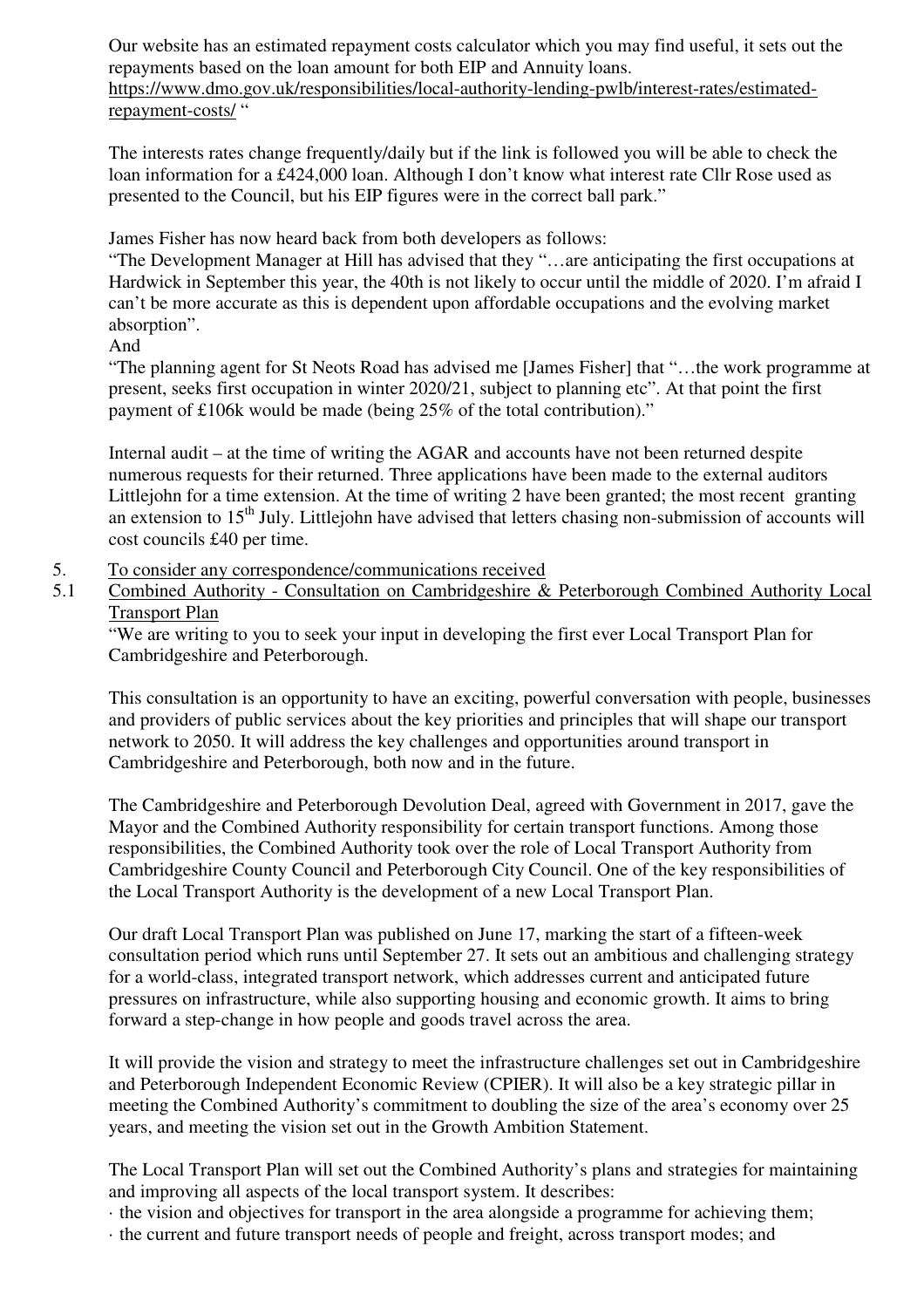· policies and delivery plans relating to transport, explaining how they contribute to the delivery of local strategic priorities.

You can access the full suite of Local Transport Plan documents on our website, alongside details of taking place at a range of locations across Cambridgeshire and Peterborough in June, July and September.

We look forward to hearing your thoughts on the draft document and engaging with you further as we respond to feedback and finalise the Local Transport Plan later in 2019."

Kind regards, The Cambridgeshire and Peterborough Combined Authority

#### 5.2 SCDC guidance on responses for tree works applications

"If there are no objections you do not need to let us know. We have to process each response and this is more than a click of the mouse! Since we have asked Parishes not to send in the no objections we have loosened up some time to do more interesting things like the Tree Wardens Network. Far more fun and hopefully will build to a greater positive impact for all the communities in the District.

The aide-memoire of what can be commented on in relation to tree works applications/notifications is on the reverse of the 'Parish Notification of Tree Works' under 'Comment Advice to Parish Councils', or the Tree Wardens training handout or go to the central governments website https://www.gov.uk/guidance/tree-preservation-orders-and-trees-in-conservation-areas.

The planning website also has a fancy 'comment on this application' button. Just look up the application and it is at the bottom of the Application Details box."

#### 5.3 Greater Cambridgeshire Partnership – Cambourne to Cambridge Project

6.1 Planning applications

NB Some planning applications may not be specifically listed on this agenda but may still be considered by the Parish Council due to the time constraints of making a recommendation to the District Council. For more information see the current planning application consultations on http://plan.scambs.gov.uk/swiftlg/apas/run/wchvarylogin.display

- 6.1.1 S/2151/19/FL 119 Bramley Way Erection of open porch to front of dwelling
- 6.1.2 S/2107/19/VC Agricultural field west of Grace Crescent Variation of condition 2 (Site layout) of planning permission S/1694/16/OL
- 6.1.3 S/2217/19/VC 27 St Neots Road Variation of condition 14 (First floor windows) of planning application S/1128/14/FL – Replacement dwelling with double garage
- 6.1.4 S/2149/19/FL 52 Limes Road First floor front and rear extension and single storey rear extension
- 6.1.5 S/2058/19/FL Rear of 181 St Neots Road Two new dwellings with ancillary works to the site including hard/soft landscaping and the parking spaces
- 6.2 SCDC and appeal decision notices to note
- 6.2.1 S/1645/19/VC Agricultural field west of Grace Crescent Variation of condition 2 (Materials) of planning permission S/4551/17/RM – Permission granted.
- 6.2.2 S/1644/19/NM Agricultural field west of Grace Crescent Non-material amendment of planning permission S/4551/17/RM – Permission granted.
- 6.2.3 S/1498/19/OL 31 Cambridge Road Outline planning permission with some matters reserved except for scale for a proposed erection of single storey bungalow – Withdrawn.
- 6.2.4 S/1482/19/FL 17 Lambourn Road Proposed single storey front and rear extensions linked by a section of raised roof – Permission granted.
- 6.3 Tree works applications

Tree works applications may now be viewed on the SCDC Planning Portal. NB Some tree works applications may not be specifically listed on this agenda but may still be considered by the Parish Council due to the time constraints of making a recommendation to the District Council. For more information see the current tree works application consultations on http://plan.scambs.gov.uk/swiftlg/apas/run/wchvarylogin.display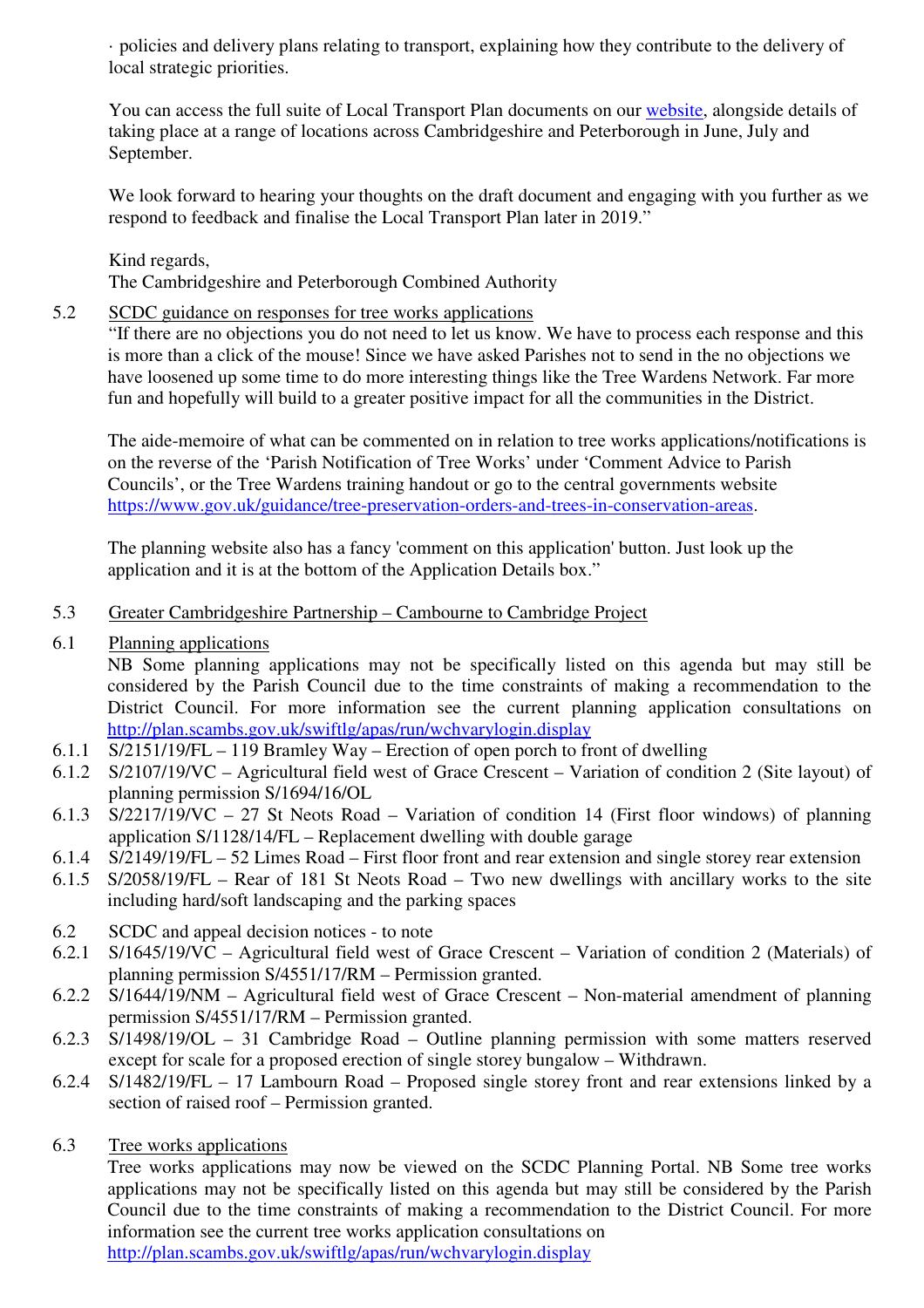None at the time of writing.

7. Members' reports and items for information only unless otherwise stated

7.1 New Housing Developments and Planning Obligations including St Neots Road development update Cllr Rose to report. He has written:

"HCCWG is now starting meetings with the architects and this then requires the involvement of other professionals.

The advice of the architects is that it is better for a number of reasons for these professionals to contract directly with the PC. Our approach is that our architects tell us what we need to do and they request quotes for the work required.

The first thing is a topographical survey of the site and we have received three quotes and would like to go ahead with instructing CJ Surveys Decisions like this will need to be made regularly or else the Community Centre would never get built or if it did it would cost a lot more because work would need to stop until a decision is made on the next steps.

So as well as a decision on this contract I would like an indication of how to get a system in place for approving ongoing costs that is appropriate to a building project but which also protects the Parish Council.

As far as this cost goes it is within the amount set aside for spending by the Council although it will clearly come from the s106 funds when these are received in due course.

We are closer to getting an overall budget figure for the building. Currently it looks as if the building as laid out by Nicky Kerr would come in maybe 10% higher than the s106 funds so this is something that HCCWG will address. I attach a copy of an email detailing those estimated costs."

Costs as provided by AMA architects:

| CJ Surveys              | £ $995 + VAT$          |
|-------------------------|------------------------|
| EDI                     | £ $1,930 + \text{VAT}$ |
| <b>Survey Solutions</b> | £ $1,250 + \text{VAT}$ |

Cllr Rose has also written to the Chairman as follows:

#### **Hardwick Parish Council**

Quotes, orders and invoices need to be addressed to Hardwick Parish Council for several reasons not least the ability to recover VAT.

#### **Proposed ongoing approval process**

Architects seek a minimum of three quotes addressed to HPC

HCCWG consider the quotes and make recommendation to HPC

A sub group of Councillors from HPC (to include the Chairman) make a decision on whether or not to approve the recommendation and thereby authorise the work and notify the Architect and HCCWG. In practice it will not be possible for each and every commitment to wait for a full HPC meeting. HPC will consider this process, sub group composition, and terms of reference at their meeting on 23 July 2019.

#### **CJ Surveys**

Authorisation of the topographical survey will be considered at the meeting on 23 July 2019. In the meantime the Architects are requested to obtain a quote from CJ Surveys addressed to HPC.

#### **VAT**

In opinion it should be possible, if structured correctly, for all of the VAT on the building and related costs to be recovered.

However now that we have an illustrative plan and location I believe that now is the appropriate time for the HPC to receive some independent advice from a VAT specialist. I recommend that I approach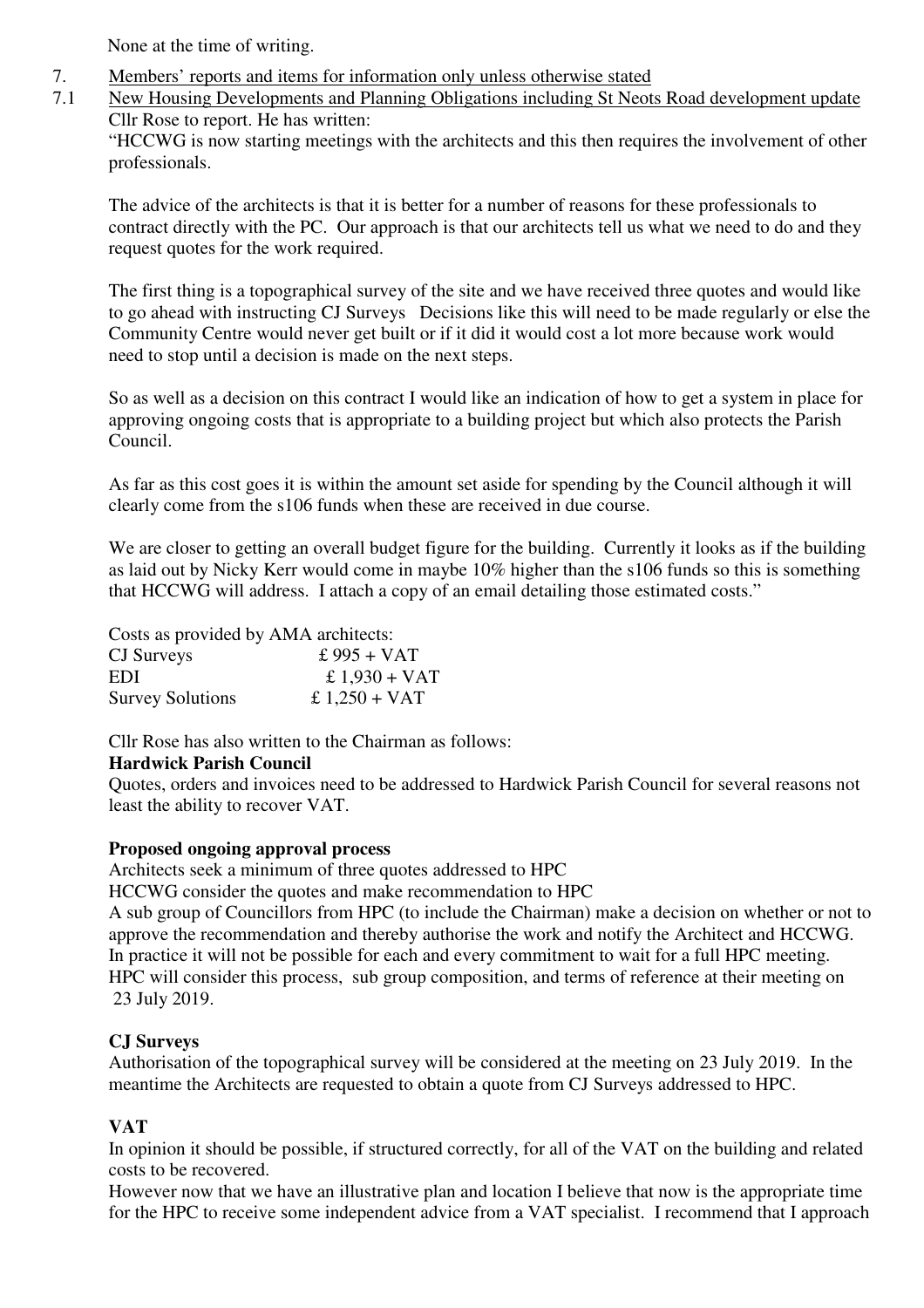pem chartered accountants on behalf of the Council and seek their advice on how to maximise the recovery of VAT on the project."

Architect appointment background:

The April minutes record:

7.1 New Housing Developments and Planning Obligations including appointment of architect Cllr Rose reported that the Working Group had carried out a process for interviewing architects and identified AMA Chartered Architects as an architect for the project.

RESOLVED that the Parish Council confirms that it is satisfied with the process carried out by the group so far in identifying an architect for the project and approves the group moving to the next stage of the appointment, which is to agree draft conditions of engagement and fees which will be put to the Parish Council for their approval in due course as a party to the agreement. (Prop PA, 2nd AG, carried with 1 abstention)

Cllr Rose reports "It's a case of chicken and egg. We all know there needs to be an agreement but at the moment we are in the process of agreeing what is to be included in the agreement. We are making good progress with that but it won't be available for the [July] meeting."

#### The Clerk advises

If the Council appoints a group of Councillors to meet and make the decisions on all matters relating to the Community Centre it would have to be a committee which requires a Chairman to be appointed (not necessarily the PC Chairman) to issue agendas detailing the business to be transacted. 3 clear days notice of meetings will still need to be given and all the rules are exactly the same as for a full Council meeting in that meetings have to be open to the public, held in a public place and standing orders and financial regulations complied with. As discussed with the Chairman as the Clerk only works for the Council for 3 hours per week there is enough time to be able to service this Committee.

The Parish Council will need to carefully decide what exactly they are delegating down to this Committee in its terms of reference and the budget it can spend as other members not on the Committee will no longer have any say.

Committee membership can be up to the total number of members of the Council minus 1.

Alternatively the Council could hold extra-ordinary meetings as and when required giving the required three clear days notice. The Council is asked to take into consideration the human resources it has as while the Clerk's contract has provision for overtime this should be mutually agreed and the Clerk does not want this to be a given, onerous or at short notice or for a long term project such as this. Overtime is not really intended for long term projects. As this is a new larger project the Council could appoint another Officer, with or without pay (without if a Cllr). However once the Clerk starts the work then it cannot be done by a Cllr even without pay.

Financial Regs states that they (the number of quotes required depending on the cost) do not apply to: (ii) specialist services such as are provided by solicitors, architects, surveyors and planning consultants;

- 7.1.1 Proposal that the Council considers how it may make decisions more frequently on the Community Centre (SR)
- 7.1.2 Proposal for the appointment of a VAT advisor <sup>(SR)</sup>
- 7.1.3 Proposal that a planning application is submitted for the complete Community Centre and the Parish Council to agree the cost of the application and its submission $(S<sub>R</sub>)$
- 7.1.4 Proposal that the Parish Council appoints CJ Surveys to undertake a topographical survey <sup>(SR)</sup>
- 8. Finance and risk assessment and procedural matters
- 8.1 To consider any quotes for urgent work required because of risk and Clerk's use of delegated powers The Clerk has used her delegated powers as follows: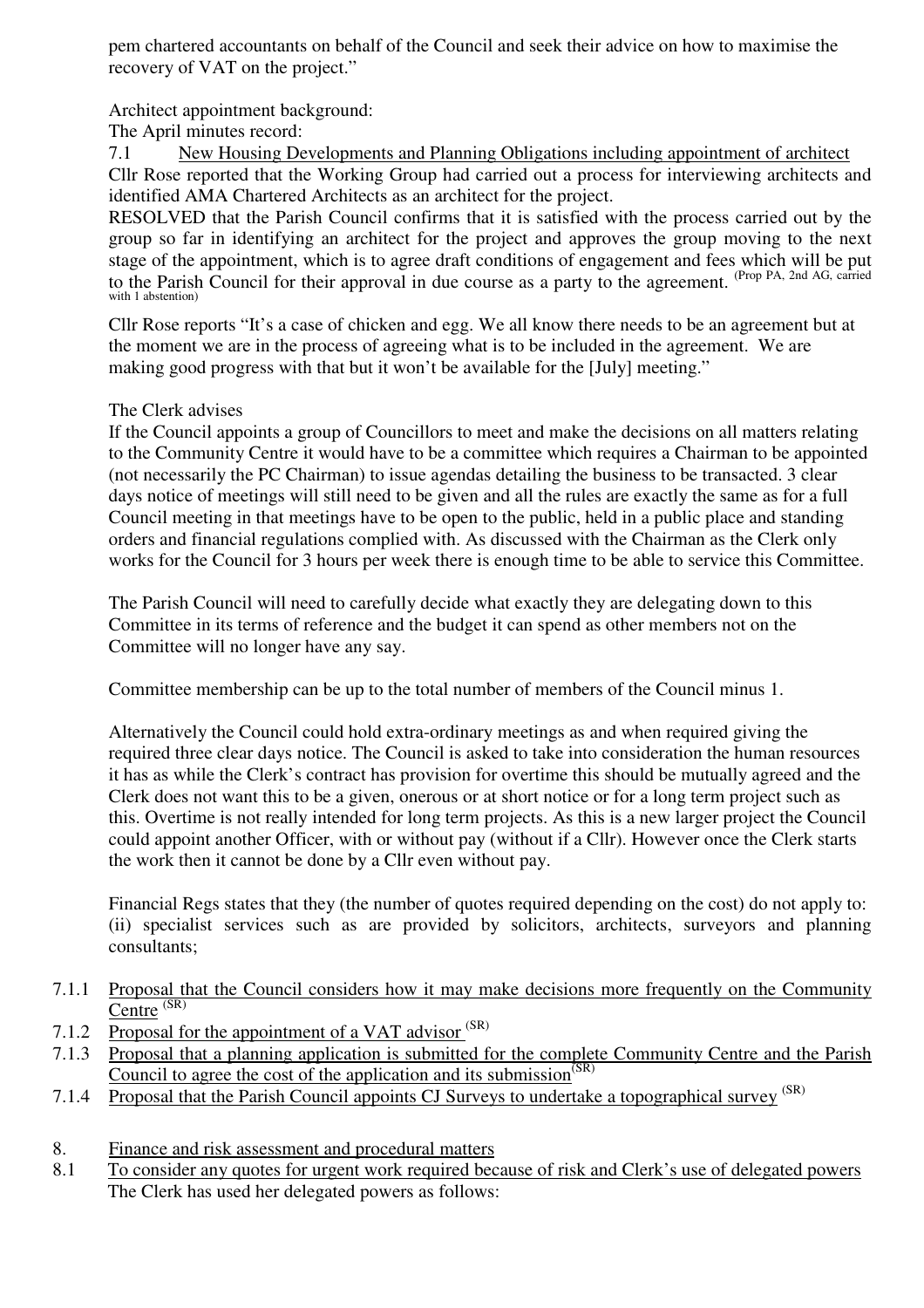on grounds of health and safety crown lift of trees on the open spaces ordered so that the grass cutting operatives may cut the grass safely. The cost to supply 2 operatives, chainsaws, pole pruner and wood chipper for the day would be £425.00 + VAT.

The contractor has asked – "We have also received the order for the pond works, is it possible for us to push this work until the end of the grass cutting season? We can fit it in earlier if required, it just helps us to fill our winter programme if we can do these type of works at the end of the season."

- 8.2 To receive play areas and skate park inspection reports and to consider if any work is required
- 8.3 To receive the financial report and approve the payment of bills Attached
- 9. Closure of Meeting and items for the next agenda The August meeting will be held in the Pavilion as the School is closed.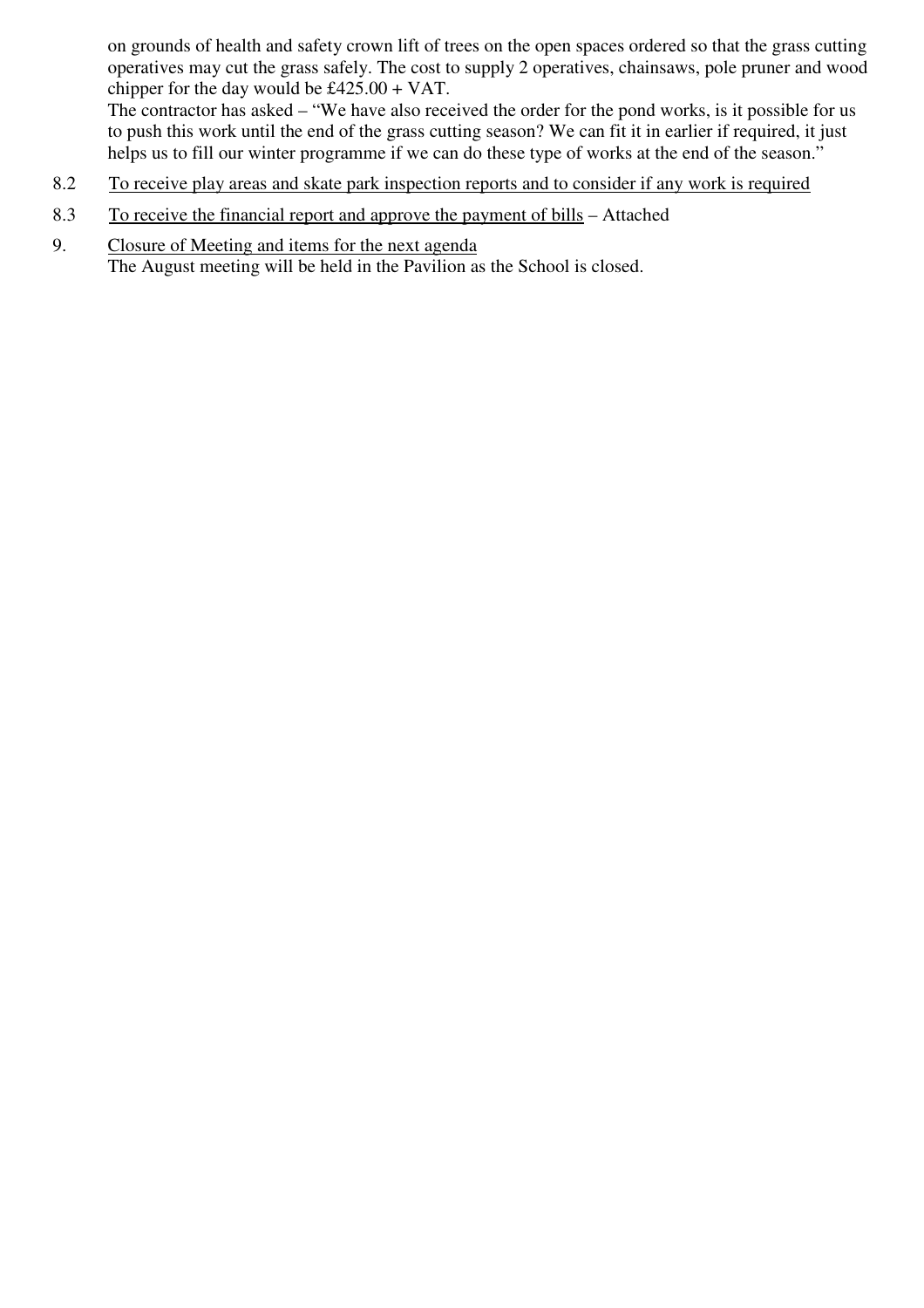

# **APPLICATION FORM**

#### **Local Highway Improvement (LHI) Initiative 2020/21**

Please ensure you have read through the supporting LHI guidance available online before completing this application form. You must complete all sections, further information may be requested at the next stage of the process.

Please return your completed application to **local.projects@cambridgeshire.gov.uk** Deadline for submission - **Sunday 4th August 2019**

| <b>Date</b>           |                                      |                                                                                                    |
|-----------------------|--------------------------------------|----------------------------------------------------------------------------------------------------|
| <b>Applicant Name</b> |                                      |                                                                                                    |
| <b>Contact Name</b>   |                                      |                                                                                                    |
| <b>Address</b>        |                                      |                                                                                                    |
|                       |                                      |                                                                                                    |
| <b>District Area</b>  | Huntingdonshire<br>□<br>Fenland<br>□ | East Cambridgeshire<br>$\Box$<br>South Cambridgeshire<br>$\Box$<br><b>Cambridge City</b><br>$\Box$ |
| <b>Email Address</b>  |                                      |                                                                                                    |
| <b>Phone Number</b>   |                                      |                                                                                                    |

# **LOCATION OF YOUR PROPOSAL:**

Please send a plan showing the location of the proposal.

### **OBJECTIVES OF YOUR PROPOSAL**

What highway issue or improvement would you like to address? What solution are you proposing? (e.g. Speed control, new footway, parking restrictions etc).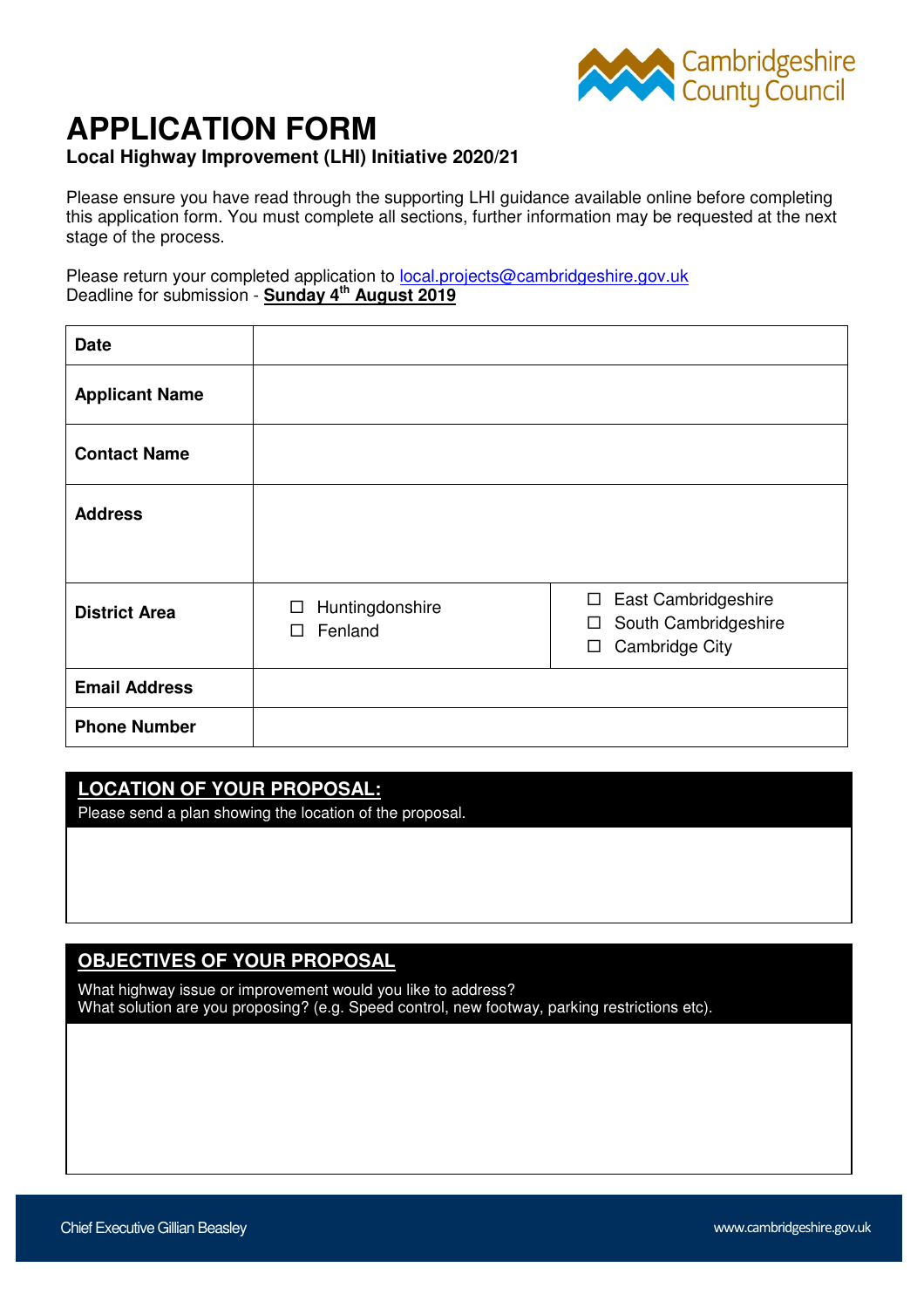

Please attach any additional information in support of your application e.g. plans, photos or correspondence. (Maximum of 3 pages)

| <b>FINANCIAL CONTRIBUTIONS</b>          |   |                                       |
|-----------------------------------------|---|---------------------------------------|
|                                         |   |                                       |
| County Council LHI funding applied for: | £ | Maximum £15,000                       |
|                                         | ٠ |                                       |
| Applicant contribution:                 | £ | Minimum of 10% of total cost          |
|                                         | = |                                       |
| <b>Total Estimated Project Cost:</b>    | £ | Total of above (see indicative costs) |

Please note that you must contribute at least 10% of the total cost of your proposal. These contributions can be revised at the next stage of the process, where highway engineers will work with you to refine your application. You will then be expected to approve the final version of your application for submission to the Member Assessment Panel by the end of November 2019.

#### **COUNTY COUNCILLOR**

Please confirm below that you have already discussed this application with your local County Councillor, and that they are aware of, and support your bid. To find your local County Councillor, please visit our website.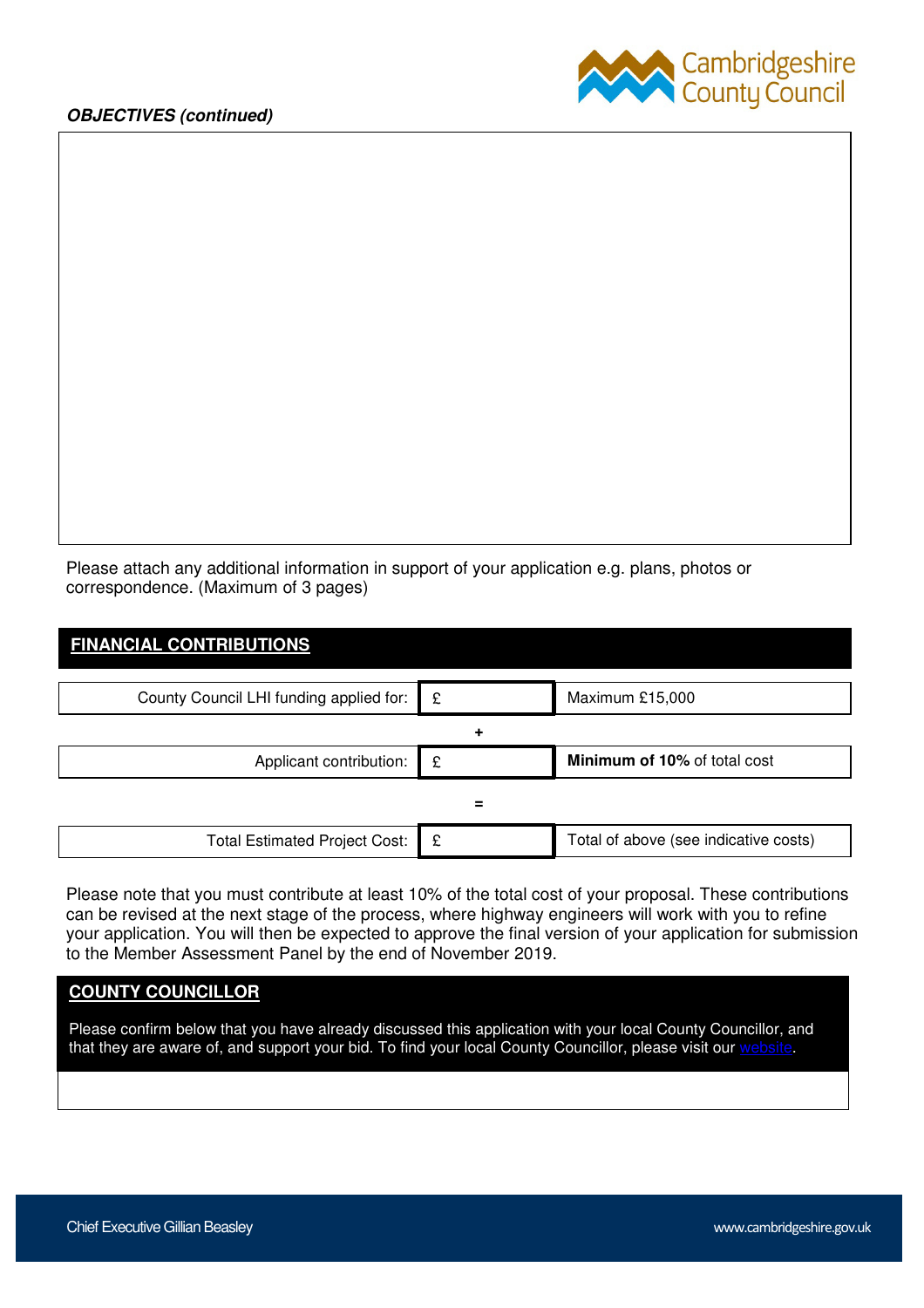

Please outline how your proposal fulfills the following aims of the LHI Initiative;

**PERSISTENT PROBLEM:** (see guidance document)

How does your proposal aim to address the problem and to what degree will it resolve or improve it?

**ROAD SAFETY:** (see guidance document)

How will your proposal contribute to improving road safety?

#### **COMMUNITY IMPROVEMENT:** (see guidance document)

How does your proposal provide community improvement?

**ADDED VALUE:** (see guidance document)

Are there any additional benefits to your proposal?

Thank you for taking the time to submit your proposal.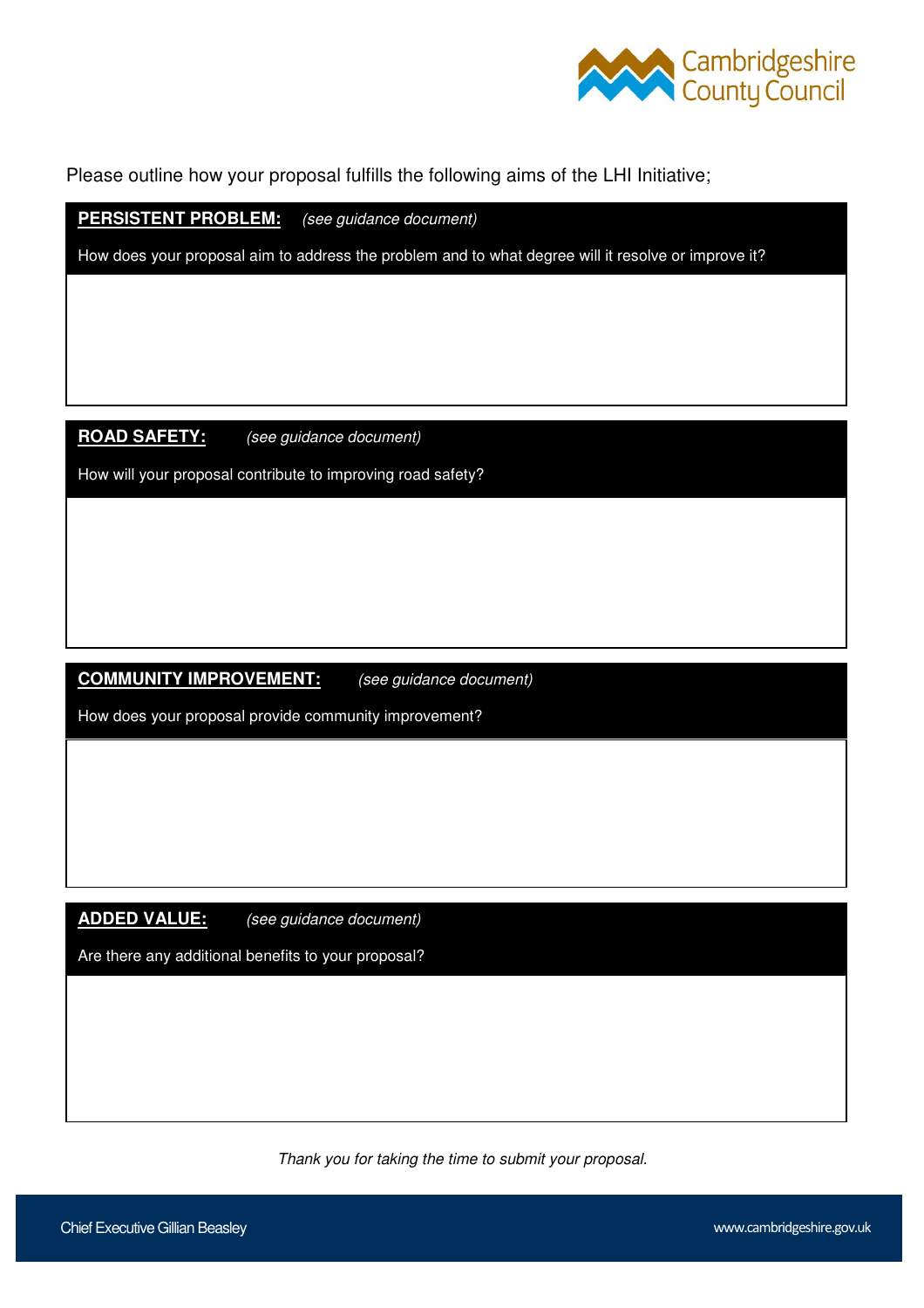**Panel Members:**

| <b>Overall Average Score</b>                                                                    |                                         | 5.00                                     | 4.58                                                                                                        | 4.38         | 4.33                     | 3.88                                                                           | 3.83                 | 3.81                                                | 3.81                                                             | 3.75                                                        | 3.75                      | 3.69           | 3.63                | 3.63                 | 3.56                 | 3.50                                                                                     | 3.25                       | 3.13               | 3.08                                                                     | $\frac{1}{3.06}$                                             | 3.06           | 3.06                                                  | 3.06              | 3.00                                                | 2.94              |
|-------------------------------------------------------------------------------------------------|-----------------------------------------|------------------------------------------|-------------------------------------------------------------------------------------------------------------|--------------|--------------------------|--------------------------------------------------------------------------------|----------------------|-----------------------------------------------------|------------------------------------------------------------------|-------------------------------------------------------------|---------------------------|----------------|---------------------|----------------------|----------------------|------------------------------------------------------------------------------------------|----------------------------|--------------------|--------------------------------------------------------------------------|--------------------------------------------------------------|----------------|-------------------------------------------------------|-------------------|-----------------------------------------------------|-------------------|
| <b>Added Value</b>                                                                              | Av Score                                | 5.00                                     | 4.67                                                                                                        | 4.25         | 4.33                     | 3.50                                                                           | 4.00                 | 4.00                                                | 3.00                                                             | 4.00                                                        | 3.00                      | 2.75           | 3.00                | 3.50                 | 3.75                 | 3.33                                                                                     | 3.00                       | 2.00               | 2.00                                                                     | <mark>i</mark> ဒို                                           | 3.00           | 2.00                                                  | 2.50              | 2.75                                                | $\overline{2.50}$ |
| <b>Community Impact</b>                                                                         | Score<br>₹                              | 5.00                                     | 4.67                                                                                                        | 4.25         | $\overline{4.33}$        | 3.75                                                                           | 3.67                 | 4.00                                                | 4.00                                                             | 3.75                                                        | 4.00                      | 4.25           | 3.75                | 3.75                 | 4.00                 | 3.67                                                                                     | 3.00                       | $\frac{3.75}{ }$   | 3.33                                                                     | $\frac{1}{2.75}$                                             | 3.50           | 3.00                                                  | 2.75              | 3.25                                                | 3.25              |
| <b>Road Safety</b>                                                                              | Score<br>λV                             | 5.00                                     | 4.67                                                                                                        | 4.50         | $\overline{4.33}$        | 4.25                                                                           | 3.67                 | 4.00                                                | 4.25                                                             | 3.00                                                        | 4.00                      | 4.00           | 4.00                | 3.75                 | 2.75                 | 3.67                                                                                     | $\overline{\frac{3.25}{}}$ | $\frac{1}{3.00}$   | 3.00                                                                     | $\frac{1}{2.50}$                                             | 3.00           | 3.50                                                  | 3.00              | 3.25                                                | 2.00              |
| <b>Persistant Problem</b>                                                                       | Score<br>š                              | 5.00                                     | 4.33                                                                                                        | 4.50         | $\overline{4.33}$        | 4.00                                                                           | 4.00                 | 3.25                                                | 4.00                                                             | 4.25                                                        | 4.00                      | 3.75           | 3.75                | 3.50                 | $\overline{3.75}$    | 3.33                                                                                     | 3.75                       | $\frac{3.75}{ }$   | 4.00                                                                     | $rac{1}{3.75}$                                               | 2.75           | 3.75                                                  | 4.00              | 2.75                                                | 4.00              |
|                                                                                                 | Cumulative<br><b>CCC Total</b>          | £5,215                                   | £15,215                                                                                                     | £18,324      | £28,210                  | £33,893                                                                        | £38,893              | £48,893                                             | £54,222                                                          | £61,845                                                     | £66,918                   | £76,918        | £84,465             | £88,362              | £91,358              | £101,223                                                                                 | £109,323                   | £118,752           | £128,357                                                                 |                                                              |                |                                                       |                   |                                                     |                   |
|                                                                                                 | allocation<br>funding<br>CCC            | £5,215                                   | £10,000                                                                                                     | £3,109       | £9,886                   | £5,683                                                                         | £5,000               | £10,000                                             | £5,329                                                           | £7,624                                                      | £5,072                    | £10,000        | £7,547              | £3,897               | £2,996               | £9,865                                                                                   | £8,100                     | £9,429             | £9,605                                                                   |                                                              |                |                                                       |                   |                                                     |                   |
|                                                                                                 | CCC<br><b>Chi</b>                       | £5,215                                   | £10,000                                                                                                     | £3,109       | £9,886                   | £5,683                                                                         | £5,000               | £10,000                                             | £5,329                                                           | £7,624                                                      | £5,072                    | £10,000        | £7,547              | £3,897               | £2,996               | £9,865                                                                                   | £8,100                     | £9,429             | £9,605                                                                   | £3,370                                                       | £3,923         | £7,392                                                | £3,658            | £7,365                                              | £1,791            |
|                                                                                                 | Applicant<br>$\delta$                   | 13%                                      | 59%                                                                                                         | 29%          | 67%                      | 15%                                                                            | 50%                  | 69%                                                 | 40%                                                              | 21%                                                         | 16%                       | 63%            | 28%                 | 20%                  | 20%                  | 34%                                                                                      | 22%                        | 10%                | 14%                                                                      | $\frac{1}{10\%}$                                             | 10%            | 10%                                                   | 16%               | 37%                                                 | 10%               |
| 130,823.00                                                                                      | Applicant<br><b>GN</b>                  | £800                                     | £14,326                                                                                                     | £1,250       | £20,000                  | £1,000                                                                         | £4,975               | £22,368                                             | £3,530                                                           | £2,000                                                      | £1,000                    | £17,387        | £3,000              | £1,000               | £749                 | £5,000                                                                                   | £2,772                     | £1,100             | £1,500                                                                   | $\frac{1}{2375}$                                             | £436           | £822                                                  | £700              | £5,000                                              | £200              |
| cH                                                                                              | Project Cost<br>Estimated               | £6,015                                   | £24,326                                                                                                     | £4,359       | £29,886                  | £6,683                                                                         | £9,975               | £32,368                                             | £8,859                                                           | £9,624                                                      | £6,072                    | £27,387        | £10,547             | £4,897               | £3,745               | £14,865                                                                                  | £12,772                    | £10,529            | £11,105                                                                  | $\frac{1}{23,745}$                                           | £4,359         | £8,214                                                | £4,359            | £12,365                                             | £1,991            |
| er feasibility<br>Budget (£) aft                                                                | Description/Location<br>Objective/Issue | Signage and road marking<br>improvements | GVs at Howards Lane<br>Speed limit reduction to 50mph,<br>crossing points improvements,<br>unsuitable for H | <b>MVAS</b>  | Improvements<br>Footpath | 40mph buffer zone + dragon's teeth<br>30mph speed limit extension +<br>marking | Soft traffic calming | 20mph Speed Limit in village with<br>speed cushions | School solar powered flashing signs<br>and various road markings | Modifications to traffic island and<br>parking restrictions | Speed Limit<br>40mph      | Zebra Crossing | Central Island      | Parking Restrictions | Parking Restrictions | plus passive traffic<br>Priority build out and associated<br>calming.<br>signs and lines | Round top speed table      | Priority Build Out | kerbed feature and new junction<br>Removal of existing central<br>layout | - <del>4 =  =  =  =  =  =</del><br>g Restrictions<br>Parking | <b>AVVNS</b>   | Extension of 40mph speed limit +<br>for MVAS<br>posts | <b>MVAS</b>       | 50mph between villages, lining and<br>kerbing works | Kerbing           |
|                                                                                                 | Road Name/Location                      | Village Wide                             | Horseheath Bypass                                                                                           | Village Wide | Village Wide             | Rose and Crown Road                                                            | <b>Histon Road</b>   | Village Wide                                        | Duxford Road                                                     | Guise Lane                                                  | Dry Drayton Road          | Eastgate       | <b>Brewery Road</b> | Church Lane          | Wright's Close       | The Grip                                                                                 | Harston Road               | Frogg End          | The Rosary                                                               | village Wide                                                 | Village Wide   | New Road                                              | Village Wide      | Basingbourn Road                                    | Blench Lane       |
| Clir Wotherspoon<br>Clir Batchelor<br>Clir Hudson<br>Clir Harford<br>Clir Jenkins<br>Clir Smith | <b>Applicant Name</b>                   | Thriplow PC                              | Horseheath PC                                                                                               | Hardwick PC  | Histon and Impington PC  | Swavesey PC                                                                    | Cottenham PC         | Fowlmere PC                                         | Whittlesford PC                                                  | Bassingbourn - cum<br>Kneesworth PC                         | Oakington and Westwick PC | Cambourne PC   | Pampisford PC       | Sawston PC           | Fen Ditton PC        | Linton PC                                                                                | Newton PC                  | Ickleton PC        | Fen Drayton PC                                                           | Elsworth PC                                                  | Fulbourn PC    | Shudy Camps PC                                        | Steeple Morden PC | Litlington PC                                       | Hildersham PC     |
|                                                                                                 | App No.                                 | 4                                        | $28$                                                                                                        | 23           | $\overline{27}$          | 42                                                                             | G                    | $\overline{4}$                                      | 46                                                               | $\sim$                                                      | 34                        | 6              | 35                  | 57                   | 12                   | 31                                                                                       | 24                         | 29                 | $\mathfrak{u}$                                                           | i≍                                                           | $\frac{16}{2}$ | 39                                                    | 41                | 32                                                  | 26                |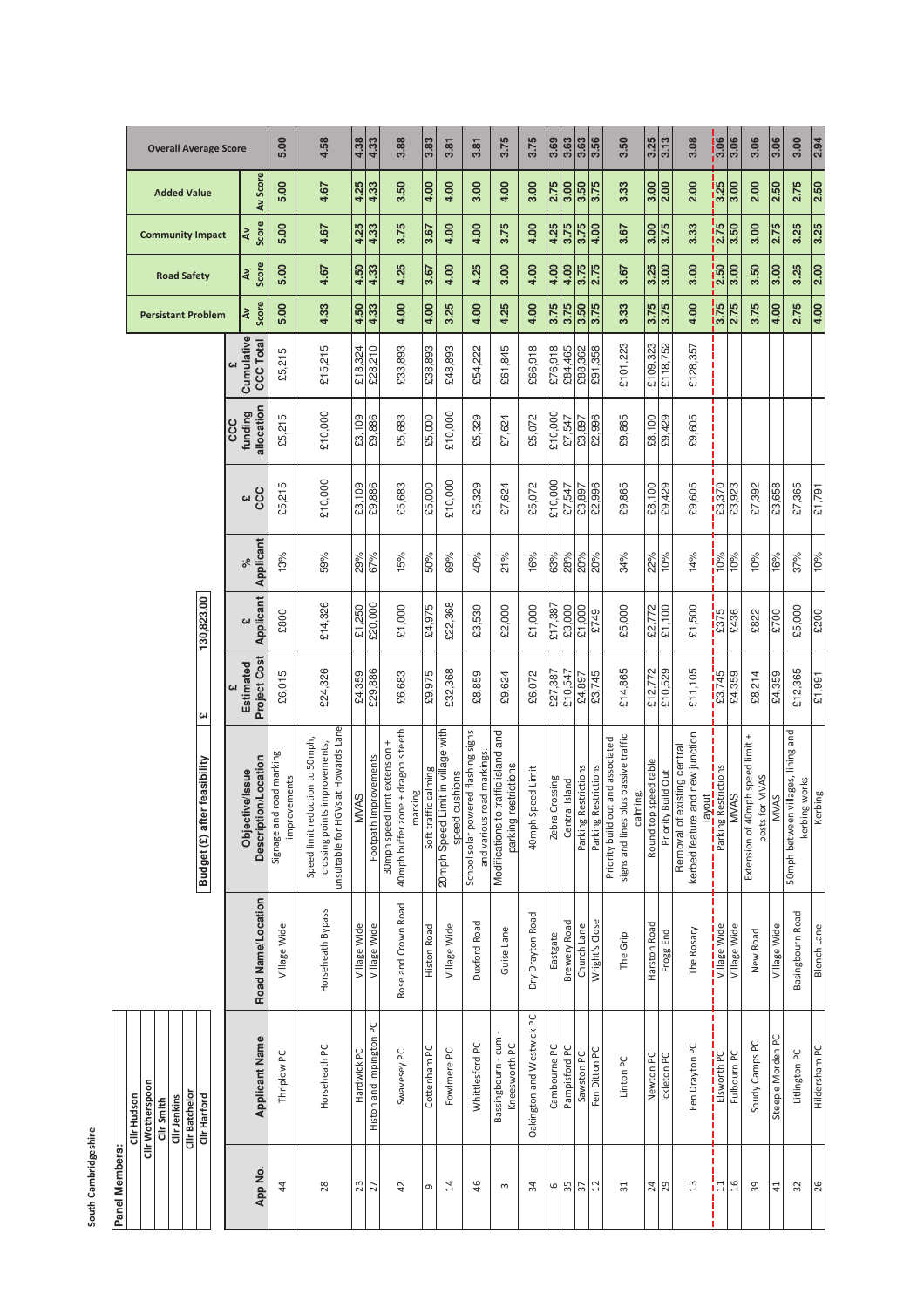

# **APPLICATION FORM**

#### **Privately Funded Highway Improvement (PFHI)**

Please return your completed application to highways@cambridgeshire.gov.uk

| <b>Applicant Name</b> |                                      |                                                                                            |
|-----------------------|--------------------------------------|--------------------------------------------------------------------------------------------|
| <b>Contact Name</b>   |                                      |                                                                                            |
| <b>Address</b>        |                                      |                                                                                            |
| <b>District Area</b>  | Huntingdonshire<br>□<br>Fenland<br>0 | □ East Cambridgeshire<br>South Cambridgeshire<br>$\Box$<br><b>Cambridge City</b><br>$\Box$ |
| <b>Email Address</b>  |                                      |                                                                                            |
| <b>Phone Number</b>   |                                      |                                                                                            |

### **LOCATION OF YOUR PROPOSAL:**

Please describe the location of your proposal but where possible please also send a supporting plan.

### **OBJECTIVES OF YOUR PROPOSAL:**

What highway issue or improvement would you like to address?

What solutions have you considered? (e.g. Speed control, new footway, parking restrictions etc).

To indicate to drvers entering the village

(continue overleaf)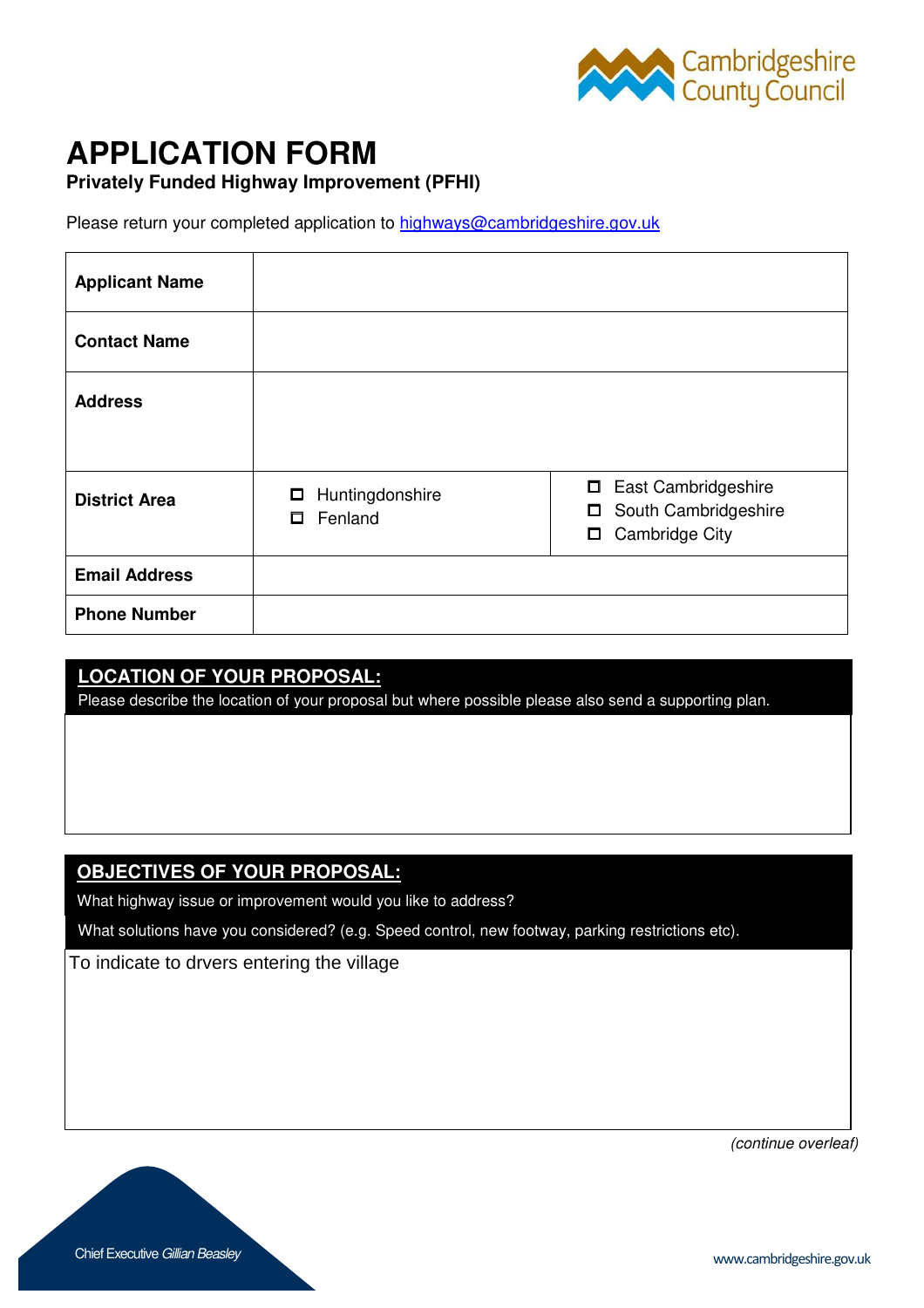



Please send any additional information in support of your application e.g. plans, photos or correspondence.

The Local Highway Officer will:

- Assess of the suitability and feasibility of your proposal
- Undertake a site visit to discuss the options
- Provide estimated costs, incorporating officer fees

**Once the application has been received, an officer will be allocated to assess the feasibility of your proposed improvement(s) and will contact you to arrange a site visit.**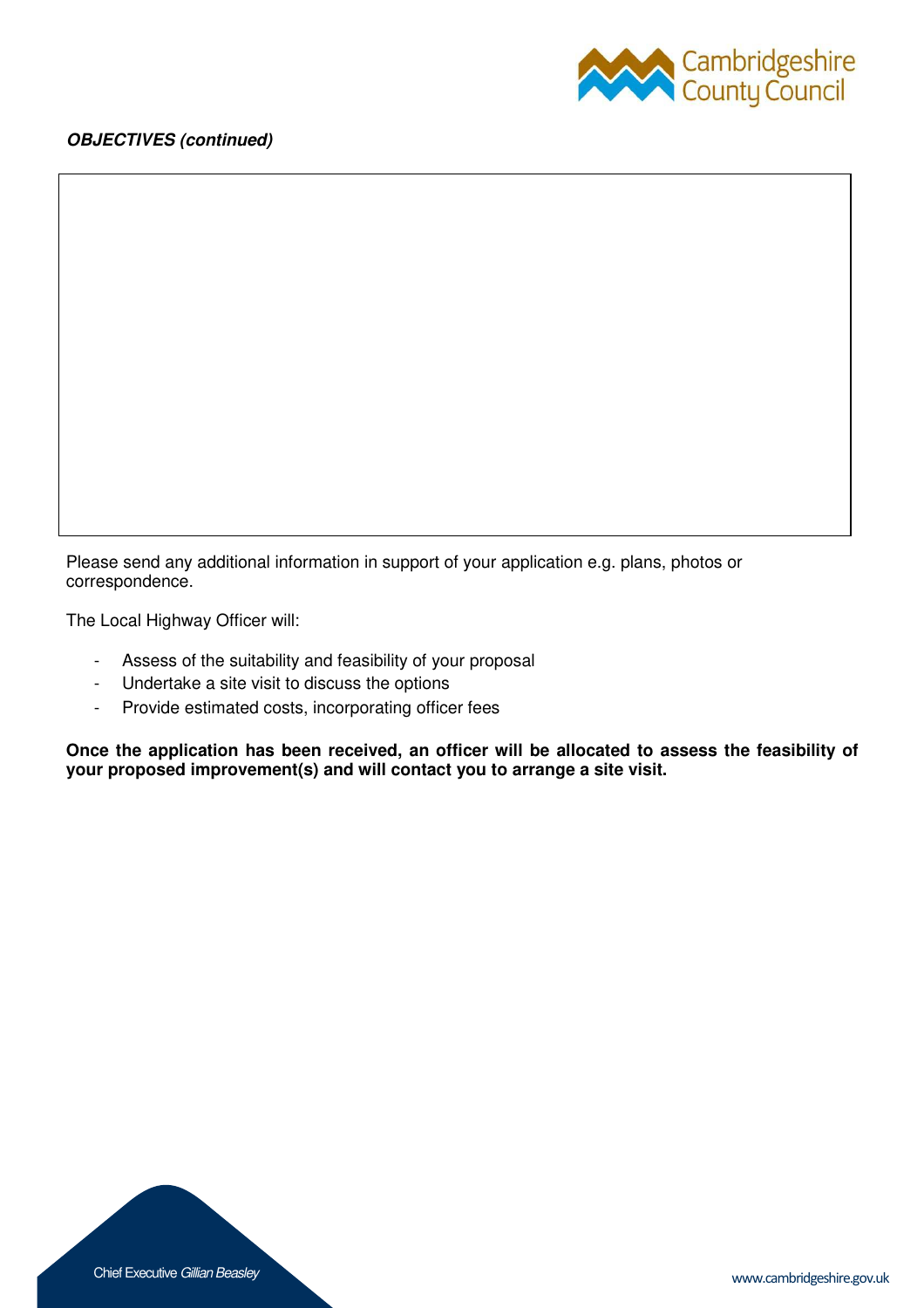

## **South Cambridgeshire Local Plan**

# **Public Participation**

# **Bourn Airfield New Village Supplementary Planning Document**

#### **Notice of Arrangements for Public Participation on Consultation Draft Supplementary Planning Document [Regulation 13 public consultation in accordance with the Town and Country Planning (Local Planning) (England) Regulations 2012]**

South Cambridgeshire District Council has prepared the draft Bourn Airfield New Village Supplementary Planning Document (SPD) for public participation. The purpose of the SPD is to assist in delivering the objectives as set out in Policy SS/7 (Bourn Airfield New Village) of the adopted South Cambridgeshire Local Plan (2018).

The draft Bourn Airfield New Village SPD relates to land located to the south of the A428 on the site of Bourn Airfield situated about 11km west of Cambridge City Centre. The site comprises a former WWII airfield, adjoining agricultural land and a partially occupied employment site. The SPD provides guidance about how the new village should be designed, developed and delivered. It has been prepared to guide a comprehensive approach to development and infrastructure across the whole site.

A six-week consultation period begins on Monday 17 June 2019 during which comments can be made. The responses received will be considered by the Council before finalising the SPD for adoption. **All comments must be received by 5pm on 29 July 2019.** 

From the start of the consultation period the draft SPD and its accompanying Sustainability Appraisal & Habitats Regulations Assessment Screening Report, Equality Impact Assessment and Consultation Statement, and other relevant supporting documents can be viewed online at the District Council's website [\(https://www.scambs.gov.uk/bournairfieldspd\)](https://www.scambs.gov.uk/bournairfieldspd) and will be available for inspection at:

- South Cambridgeshire District Council offices at South Cambridgeshire Hall, Cambourne, Cambridge CB23 6EA (8.30am – 5.00pm Monday to Friday).
- At Cambourne Library, Sackville House, Sackville Way, Cambourne, CB23 6HL (Monday & Friday 9am – 5pm, Tuesday & Saturday 9am-1pm, Thursday 4-7pm).

We are holding three drop in events locally. This is your chance to come and talk with one of our planning officers about the SPD. The events are: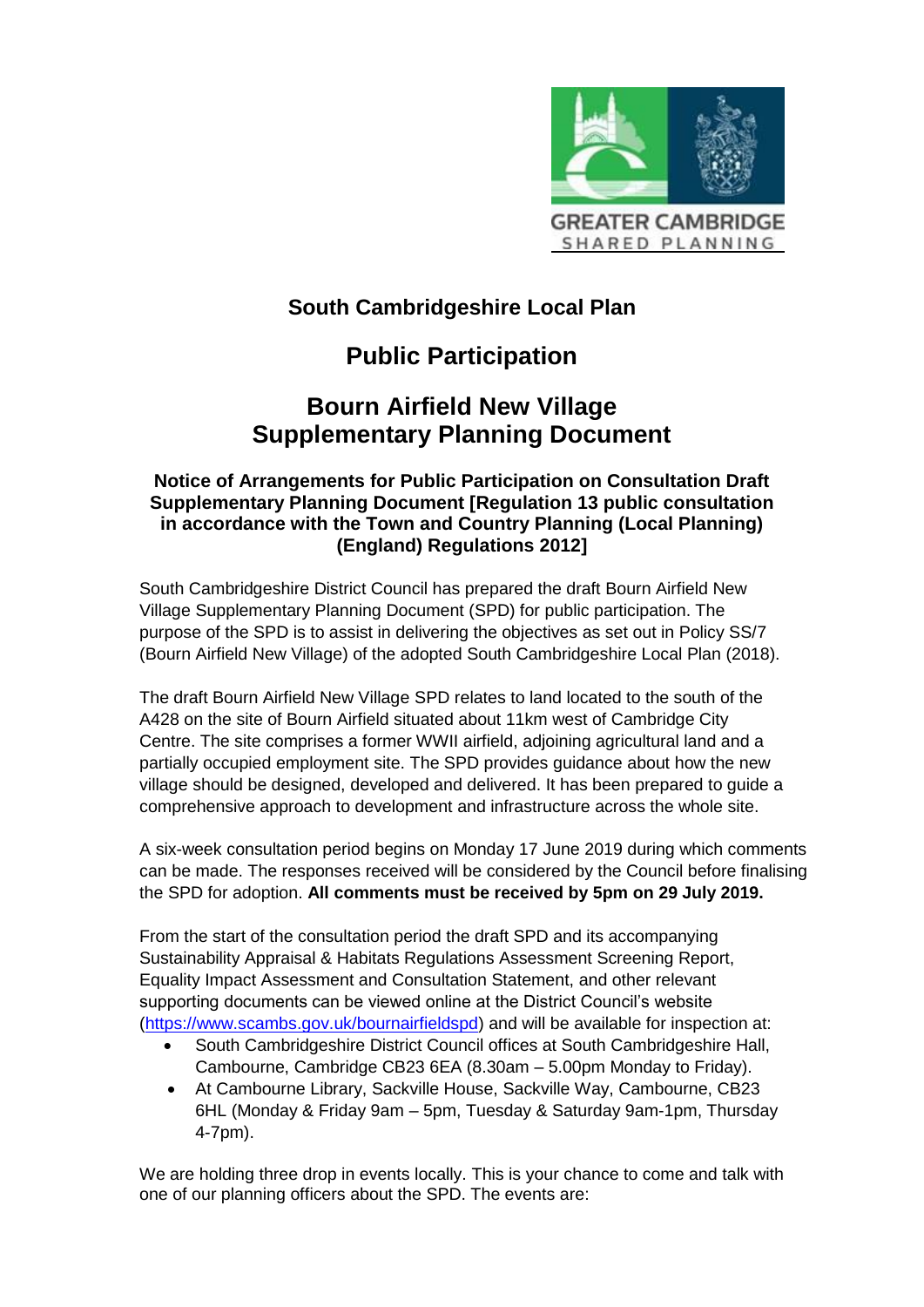|              | JUNE                                      |               |
|--------------|-------------------------------------------|---------------|
| Thursday 27  | Cambourne Village College, Sheepfold Lane | 3.30-8.00pm * |
|              | Cambourne, CB23 6FR                       |               |
|              | .JULY                                     |               |
| Wednesday 3  | Caldecote Village Hall, Furlong Way,      | 3.00-7.30pm   |
|              | Highfields Caldecote, CB23 7ZH            |               |
| Wednesday 10 | Sheltered Housing Communal Building, Hall | 3.00-7.30pm   |
|              | Close, Bourn, CB23 2SN                    |               |
|              |                                           |               |

\* Transport officers from Cambridgeshire County Council, Greater Cambridge Partnership and Highways England will also be in attendance at Cambourne.

Key elements of the exhibition will then be on display at the District Council's offices until the end of the consultation period and on the District Council's website.

Comments on the consultation documents should be made using the:

- Online consultation system, which is available on the District Council's website [\(https://scambs.jdi-consult.net/localplan/\)](https://scambs.jdi-consult.net/localplan/);
- Consultation Response Form, available from the District Council offices in Cambourne, or to download from the Council's website [\(https://www.scambs.gov.uk/bournairfieldspd\)](https://www.scambs.gov.uk/bournairfieldspd). Completed Response Forms should be emailed to [planningpolicy@scambs.gov.uk](mailto:planningpolicy@scambs.gov.uk) or sent to the Council's offices in Cambourne, (address above).

Any comments submitted may also be accompanied by a request to be notified of the adoption of the document.

Stephen Kelly Joint Director for Planning and Economic Development South Cambridgeshire District Council